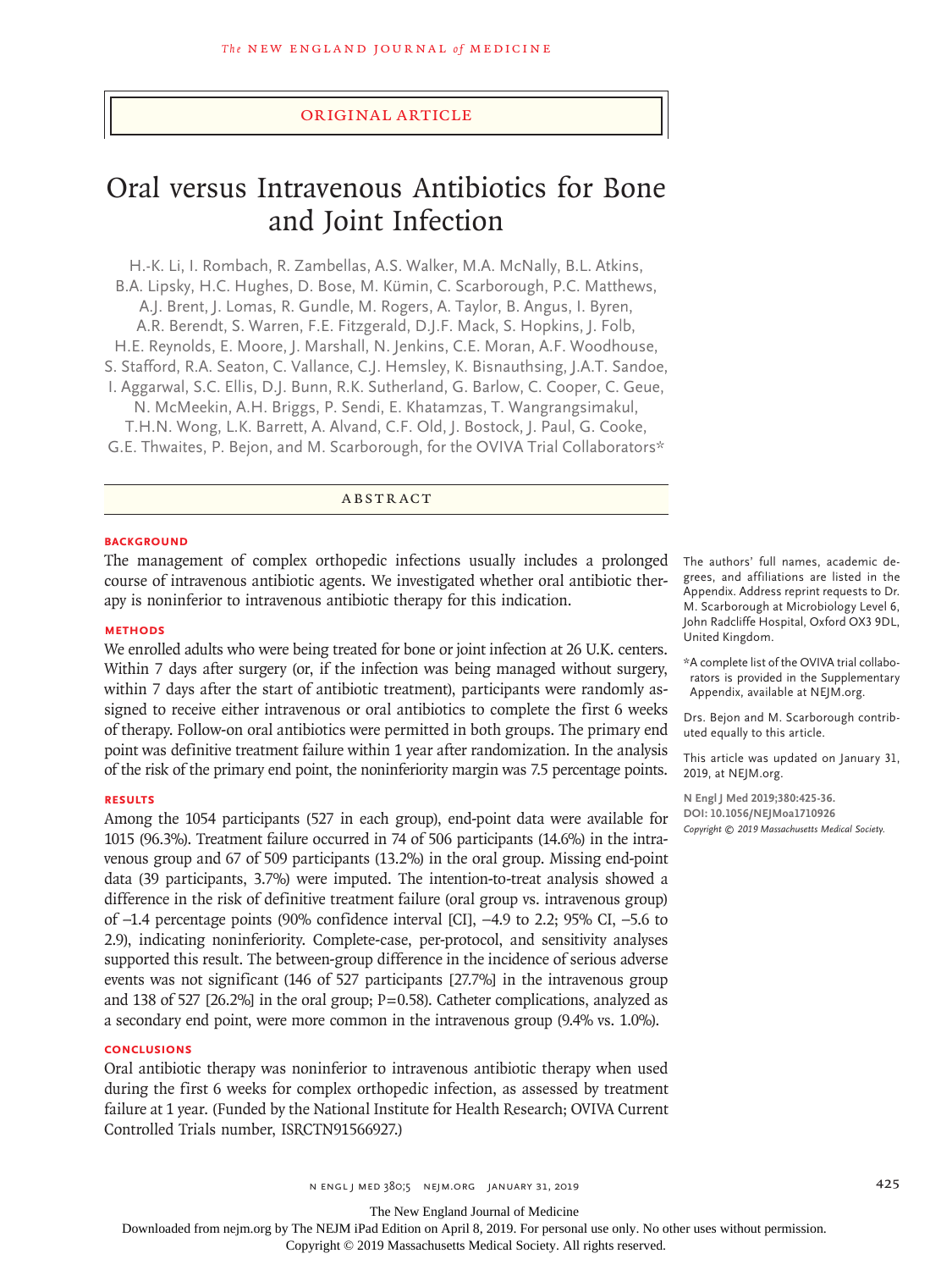**COMPLEX BONE AND JOINT INFECTIONS**<br>are typically managed with surgery and a<br>prolonged course of treatment with intra-<br>venous antibiotic agents.<sup>1,2</sup> The preference for are typically managed with surgery and a prolonged course of treatment with intravenous antibiotic agents.<sup>1,2</sup> The preference for intravenous antibiotics reflects a broadly held belief that parenteral therapy is inherently superior to oral therapy,<sup>3</sup> a view supported by an influential 1970 article that suggested that ". . . osteomyelitis is rarely controlled without the combination of careful, complete surgical debridement and prolonged (four to six weeks) parenteral antibiotic therapy . . . ."4 However, intravenous therapy is associated with substantial risks, inconvenience, and higher costs than oral therapy.5,6 A meta-analysis involving 180 patients with chronic osteomyelitis, 118 of whom were followed for more than 1 year, showed no advantage of intravenous therapy over oral therapy, but there was insufficient evidence to draw conclusions with potential clinical utility.<sup>7</sup> We therefore conducted a pragmatic noninferiority trial to evaluate outcomes at 1 year after intravenous therapy as compared with oral therapy administered during the initial 6 weeks of treatment for orthopedic infection.

#### Methods

# **Trial Design and Participants**

Oral versus Intravenous Antibiotics for Bone and Joint Infection (OVIVA) was a multicenter, openlabel, parallel-group, randomized, controlled noninferiority trial. Blinding was not used, because we considered it unethical to expose participants in the oral group to the risks associated with prolonged courses of intravenously administered placebo. The methodologic details of the trial, summarized below, are presented in detail in the published protocol,<sup>8</sup> which is also available with the full text of this article at NEJM.org. The trial was approved by the U.K. National Research Ethics Committee South Central. The first, second, and last authors wrote the first draft of the manuscript. The authors vouch for the accuracy and completeness of the data and for the fidelity of the trial to the protocol.

Eligible participants were older than 18 years of age, provided written informed consent, and, in the attending physician's opinion, would ordinarily have been treated with 6 weeks of intravenous antibiotic therapy for one of the following acute or chronic bone or joint infections: native osteomyelitis of the extraaxial skeleton, native joint infection requiring excision arthroplasty, prosthetic joint infection, orthopedic fixationdevice infection, or vertebral osteomyelitis with or without associated diskitis or soft-tissue infection.

## **Randomization and Interventions**

The statistician prepared a concealed, computergenerated, 1:1 randomization list, using variably sized permuted blocks, with participants stratified according to center. Randomization was performed by trained staff members using a centralized assignment system.

Participants began their randomly assigned treatment strategy as soon as possible (but no more than 7 days) after definitive surgical intervention or, if the infection was being managed conservatively, the start of antibiotic therapy. Antibiotics were selected by accredited infection specialists with such factors as local epidemiology, antimicrobial susceptibility, bioavailability, previous infections, contraindications, allergies, and drug interactions taken into account; the choice of antibiotic was therefore assumed to be the most appropriate therapy for each participant.

In the intravenous group, adjunctive oral agents such as rifampin were permitted at the infection specialist's discretion, reflecting usual practice.9 In the oral group, up to 5 consecutive days of intravenous antibiotics were allowed for unrelated intercurrent infections. Antibiotics administered before definitive treatment, as well as follow-on therapy beyond 6 weeks, were permitted in both groups but were not governed by the trial protocol.

# **Assessments, Objectives, and End Points**

Clinical assessments and patient-reported outcome measures were recorded at enrollment and at days 42, 120, and 365. Adherence to treatment was assessed at days 14 and 42.

The primary end point was definite treatment failure within 1 year after randomization, defined as the presence of at least one clinical criterion (draining sinus tract arising from bone or prosthesis or the presence of frank pus adjacent to bone or prosthesis), microbiologic criterion (phenotypically indistinguishable bacteria isolated from two or more deep-tissue samples or a pathogenic organism from a single closed aspirate or biopsy), or histologic criterion (presence

The New England Journal of Medicine

Downloaded from nejm.org by The NEJM iPad Edition on April 8, 2019. For personal use only. No other uses without permission.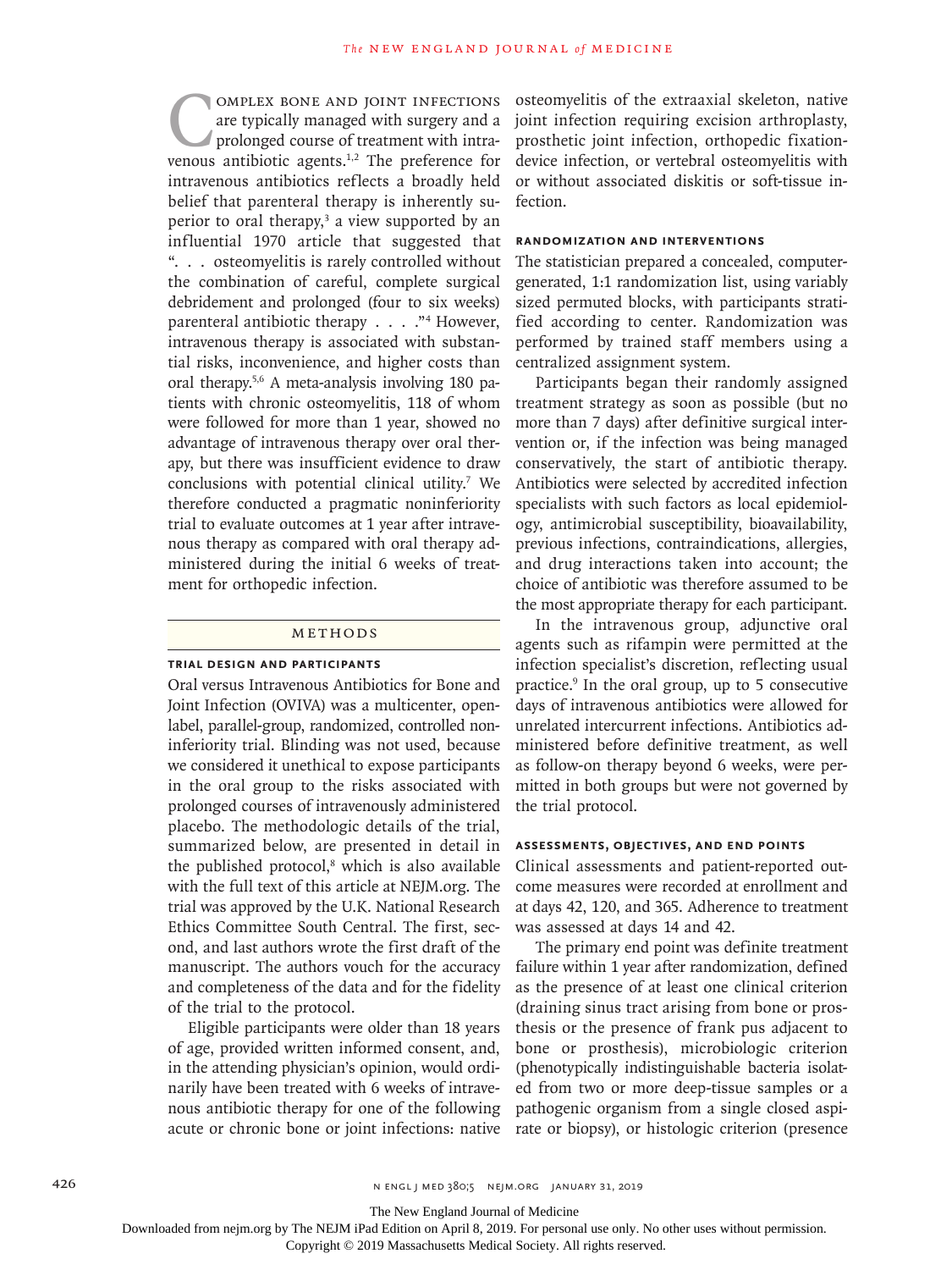of characteristic inflammatory infiltrate or microorganisms). All potential primary end-point events, which were identified by local active surveillance during follow-up, were subsequently categorized by an end-point committee of three independent specialists who were unaware of the trial-group assignments. The members of the committee determined the category of each event by consensus. There were four categories, which were based on predefined criteria: uninfected, possible treatment failure, probable treatment failure, or definite treatment failure (see the Supplementary Appendix, available at NEJM.org).

Secondary end points were probable or possible treatment failure, early discontinuation of the randomly assigned treatment strategy, intravenous catheter complications, *Clostridium difficile*– associated diarrhea, serious adverse events, resource use, health status (measured with the three-level version of the European Quality of Life–5 Dimensions  $[EQ-5D-3L]$ ,<sup>10</sup> the Oxford Hip and Knee Scores, $11$  and adherence to treatment (based on the Morisky Medication Adherence Scale [scores range from 0 to 8, with higher scores indicating better adherence] or the Medication Event Monitoring System<sup>12,13</sup>).

# **Statistical Analysis**

The sample size of 1050 participants was based on a 5% anticipated rate of treatment failure (the rate that was observed during a single-center pilot study), a 5-percentage-point noninferiority margin on the absolute risk difference scale (corresponding to a relative difference of 100%), with a one-sided alpha level of 0.05, 90% power, and 10% loss to follow-up. The 5-percentagepoint noninferiority margin was based on a consensus among a wide range of researchers, infectious-disease specialists, and orthopedic surgeons and balanced the potential risks and benefits of oral therapy. In February 2015, after 601 participants had undergone randomization in the multicenter trial, a planned interim analysis showed an overall failure rate of approximately 12.5%. The original 5-percentage-point margin was consequently considered too restrictive and therefore, by consensus, the investigators adjusted the noninferiority margin to 7.5 percentage points on the absolute risk difference scale (corresponding to a 60% relative difference) with approval from the trial steering committee, data and safety monitoring committee, and ethics committee. Further information is provided in the Supplementary Appendix.

In the primary intention-to-treat analysis, proportions of participants with definite treatment failure at 1 year were compared with the use of multiple imputation by chained equations for missing end-point data.14 Noninferiority was met if the upper limit of two-sided 90% confidence interval around the unadjusted absolute difference in risk (i.e., the risk in the oral group minus the risk in the intravenous group) was less than 7.5 percentage points (in accordance with the sample-size calculation). Two-sided 95% confidence intervals were also estimated. The modified intention-to-treat analysis included only the participants with complete end-point data. The per-protocol analysis included only participants who received at least 4 weeks of their randomly assigned treatment. For sensitivity analyses, missing end-point data were replaced by treatment failure in the oral group and success in the intravenous group. An exploratory Bayesian analysis (in the modified intention-to-treat population) was used to assess robustness to the noninferiority margin.

Continuous end points were analyzed with the use of adjusted quantile regression or ranksum tests. Categorical data were compared with the chi-square test or Fisher's exact test. Subgroup analyses for definitive treatment failure considered point estimates and 95% confidence intervals rather than the 7.5-percentage-point noninferiority margin. Prespecified subgroup analyses were performed for baseline diagnostic certainty, surgical procedure, infecting pathogen, the antibiotic that the clinician had intended to prescribe (excluding rifampin) before randomization, and clinician-specified intention specifically for adjunctive rifampin. Post hoc subgroup analyses were performed for metal retention, identified pathogen (as compared with culture-negative) infection, use of local antibiotics, and peripheral vascular disease. Subgroup analyses were considered supplementary and were not adjusted for multiple testing. All analyses were performed with Stata software, version 14SE (StataCorp).

## Results

## **Participants**

We recruited 1054 participants (including 228 from the single-center internal pilot study) across

The New England Journal of Medicine

Downloaded from nejm.org by The NEJM iPad Edition on April 8, 2019. For personal use only. No other uses without permission.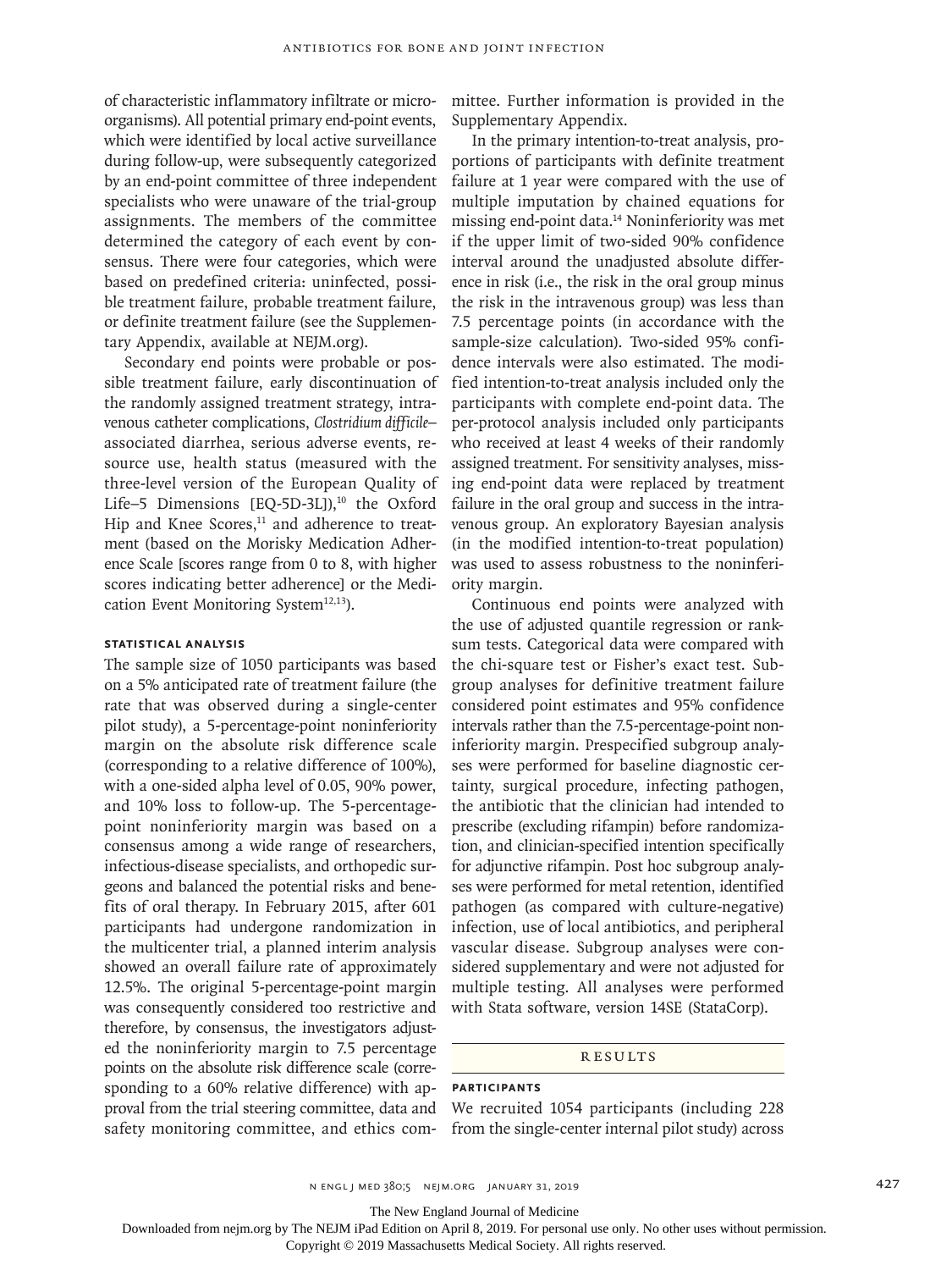26 U.K. sites (median, 8 participants per site; interquartile range, 4 to 24) between June 2010 and October 2015. Of the 42 participants who did not complete follow-up, 39 had no end-point data recorded; the modified intention-to-treat analysis therefore included 1015 participants. The per-protocol analysis included 909 participants (Fig. 1).

The participants were well matched with regard to baseline characteristics (Table 1, and Table S1 in the Supplementary Appendix); 639 of the 1054 participants (60.6%) had metalwarerelated infection, and 80 (7.6%) were treated without surgical intervention. The baseline diagnosis of infection was determined on the basis of clinical findings in 558 of 1054 participants (52.9%) and, in cases in which samples were submitted, on the basis of microbiologic findings in 802 of 1003 participants (80.0%) and histologic findings in 543 of 636 (85.4%). Additional details are provided in Table S1A in the Supplementary Appendix. Investigators and an independent assessment committee with members who were unaware of the treatment-group assignments used predefined criteria, detailed in the Supplementary Appendix, to determine diagnostic certainty at baseline: 954 participants (90.5%) had definite infection, 23 (2.2%) had probable infection, and 76 (7.2%) had possible infection (data were unavailable for 1 participant).

#### **Route and Duration of Antibiotic Therapy**

Most participants (93.3% of those in the intravenous group and 89.3% of those in the oral group) began their randomly assigned treatment regimen within 7 days after surgery or the start of antibiotic therapy. In the intravenous group, the percentage of participants receiving intravenous therapy declined slowly and then fell substantially at 6 weeks, reflecting planned treatment changes. Over the same period, approximately 10% of the participants in the oral group were receiving intravenous therapy at any time (Fig. 2A). Antibiotic therapy was continued beyond 6 weeks for 805 of 1049 participants (76.7%); the median total duration of therapy was 78 days (interquartile range, 42 to 99) in the intravenous group and 71 days (interquartile range, 43 to 94) in the oral group  $(P=0.63)$  (Fig. 2B).

# **Primary Analysis**

Definitive treatment failure, defined according to clinical, microbiologic, or histologic criteria (Table S2 in the Supplementary Appendix) and adjudicated by an end-point committee with members who were unaware of the treatment-group assignments, occurred in 74 of 506 participants (14.6%) in the intravenous group and 67 of 509 (13.2%) in the oral group. The missing end-point data for 39 of 1054 participants (3.7%) were imputed (Table S3 in the Supplementary Appendix). The difference in the risk of definitive treatment failure (oral group vs. intravenous group) in the intention-to-treat population was −1.4 percentage points (90% confidence interval [CI], −4.9 to 2.2; 95% CI, −5.6 to 2.9), thus meeting noninferiority criteria based on either the 7.5-percentagepoint or 5-percentage-point margin.

The modified intention-to-treat and per-protocol analyses were consistent with the intentionto-treat analysis (Fig. 3), as was an exploratory Bayesian analysis that estimated a 0.1% and 12.7% probability that oral treatment was at least 5 percentage points and at least 1 percentage point inferior, respectively, to intravenous treatment. A "worst-case" scenario for missing data (i.e., one in which it was assumed that, for participants with missing data, all those who were randomly assigned to receive oral therapy and none of those who were randomly assigned to receive intravenous therapy had definitive treatment failures) was consistent with noninferiority when the 7.5-percentage-point margin was used.

There was no evidence of heterogeneity according to center  $(P=0.51)$  (Fig. S1 in the Supplementary Appendix). No predefined or post hoc subgroup analyses showed an outcome advantage of either intravenous or oral therapy (P>0.05 for all analyses of heterogeneity) (Fig. S2 in the Supplementary Appendix), and there was no evidence of a significant between-group difference in the time to treatment failure  $(P=0.57)$ (Fig. S3 in the Supplementary Appendix).

## **Secondary End Points**

In the modified intention-to-treat population, probable or possible treatment failures occurred in 6 of 506 participants (1.2%) in the intravenous group and 10 of 509 participants (2.0%) in the oral group. The difference (oral minus intravenous) in the risk of any treatment failure (definite, probable, or possible) was −0.7 percentage points (90% CI, −4.4 to 3.1; 95% CI, −5.1 to 3.8) (Table S4 in the Supplementary Appendix). Members of the end-point committee were unanimous in their categorization of 136 of 141 cases (96%)

428 **n engl j med 380;5 nejm.org January 31, 2019** 

The New England Journal of Medicine

Downloaded from nejm.org by The NEJM iPad Edition on April 8, 2019. For personal use only. No other uses without permission.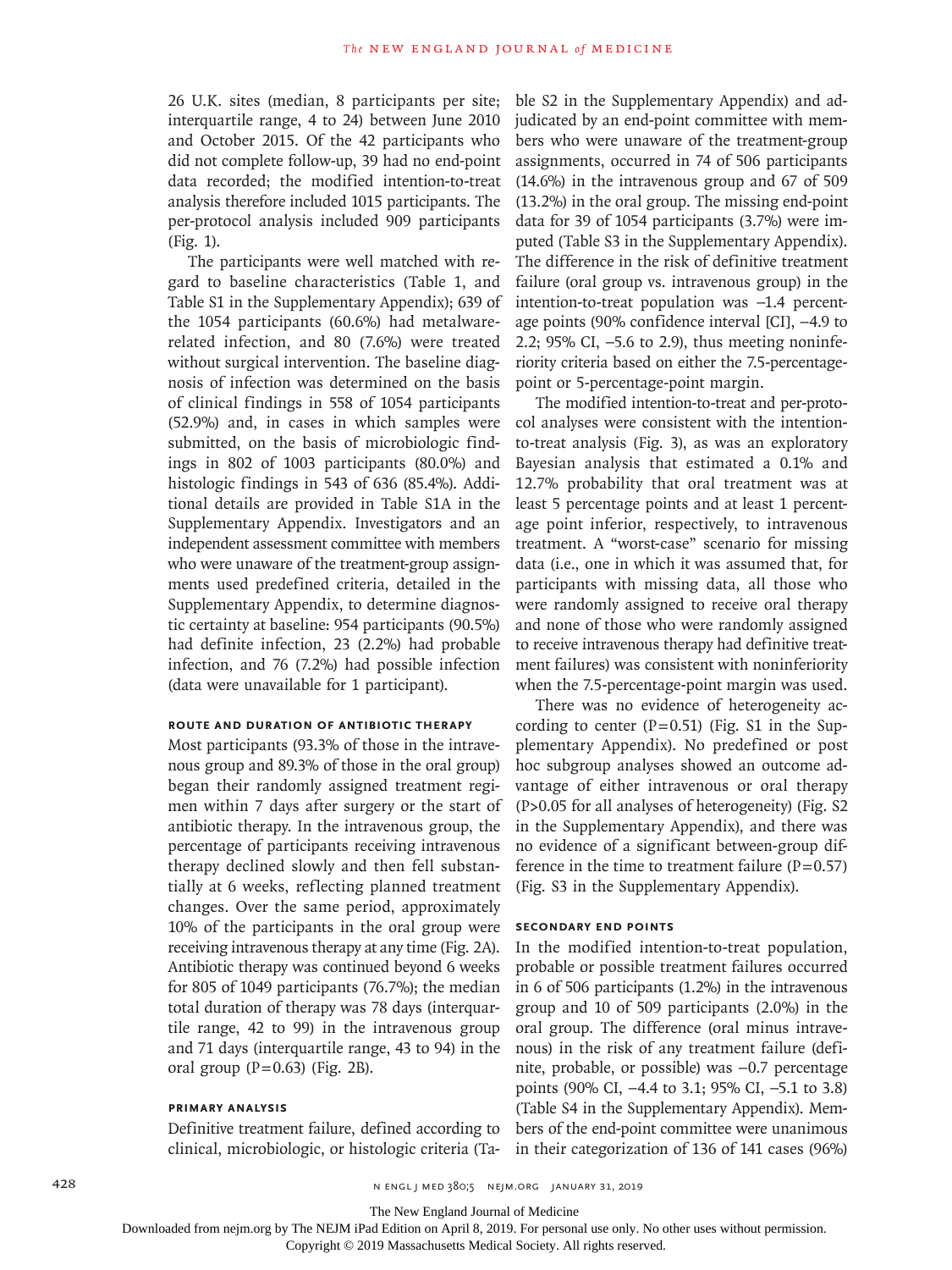

n engl j med 380;5 nejm.org January 31, 2019 429

The New England Journal of Medicine

Downloaded from nejm.org by The NEJM iPad Edition on April 8, 2019. For personal use only. No other uses without permission.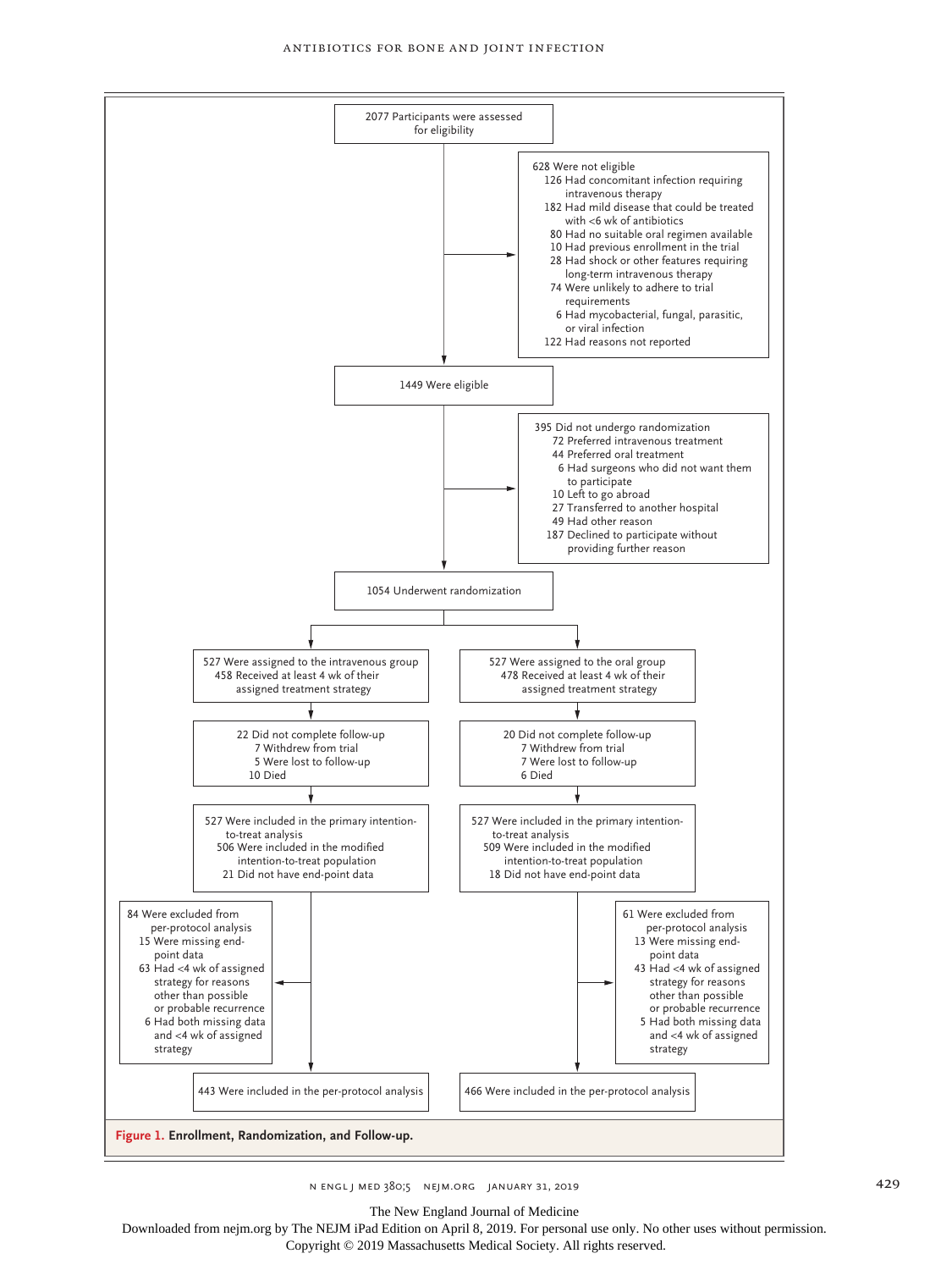#### **The NEW ENGLAND JOURNAL of MEDICINE**

| Table 1. Baseline Characteristics of the Trial Participants.*                                       |                                         |                           |                       |
|-----------------------------------------------------------------------------------------------------|-----------------------------------------|---------------------------|-----------------------|
| Characteristic                                                                                      | <b>Intravenous Group</b><br>$(N = 527)$ | Oral Group<br>$(N = 527)$ | Total<br>$(N = 1054)$ |
| $Age - yr$                                                                                          |                                         |                           |                       |
| Median (interquartile range)                                                                        | $61(49 - 70)$                           | $60(49 - 70)$             | $60(49 - 70)$         |
| Range                                                                                               | $18 - 92$                               | $18 - 91$                 | $18 - 92$             |
| Male sex — no. $(%)$                                                                                | 320 (60.7)                              | 358 (67.9)                | 678 (64.3)            |
| Baseline surgical procedure - no. (%)                                                               |                                         |                           |                       |
| No implant or device present; débridement of chronic osteomy-<br>elitis performed                   | 153 (29.0)                              | 169(32.1)                 | 322 (30.6)            |
| No implant or device present; débridement of chronic osteomy-<br>elitis not performed               | 25(4.7)                                 | 29(5.5)                   | 54(5.1)               |
| Débridement and implant retention                                                                   | 124(23.5)                               | 123(23.3)                 | 247 (23.4)            |
| Removal of orthopedic device for infection                                                          | 89 (16.9)                               | 78 (14.8)                 | 167(15.8)             |
| Prosthetic joint implant removed                                                                    | 68 (12.9)                               | 67(12.7)                  | 135 (12.8)            |
| Prosthetic joint implant, one-stage revision                                                        | 47 (8.9)                                | 43 (8.2)                  | 90(8.5)               |
| Surgery for diskitis, spinal osteomyelitis, or epidural abscess;<br>débridement performed           | 8(1.5)                                  | 5(0.9)                    | 13(1.2)               |
| Surgery for diskitis, spinal osteomyelitis, or epidural abscess;<br>débridement not performed       | 13(2.5)                                 | 13(2.5)                   | 26(2.5)               |
| Deep-tissue histologic result - no. (%)                                                             |                                         |                           |                       |
| Infected                                                                                            | 266 (50.5)                              | 277 (52.6)                | 543 (51.5)            |
| Equivocal                                                                                           | 13(2.5)                                 | 17(3.2)                   | 30(2.8)               |
| Uninfected                                                                                          | 31(5.9)                                 | 32(6.1)                   | 63(6.0)               |
| Not done or missing†                                                                                | 217(41.2)                               | 201 (38.1)                | 418 (39.7)            |
| Microbiologic diagnostic sampling - no. (%)                                                         |                                         |                           |                       |
| Two or more samples positive for same organism                                                      | 357 (67.7)                              | 338 (64.1)                | 695 (65.9)            |
| Two or more samples taken but only one positive for a given<br>pathogenic organism                  | 20(3.8)                                 | 32(6.1)                   | 52(4.9)               |
| Only one sample taken, which was found to be positive for a<br>pathogenic organism by closed biopsy | 25(4.7)                                 | 30(5.7)                   | 55 (5.2)              |
| Two or more samples taken but only one positive for a given<br>nonpathogenic organism               | 21(4.0)                                 | 25(4.7)                   | 46(4.4)               |
| Sampling undertaken but no organisms identified                                                     | 77 (14.6)                               | 78 (14.8)                 | 155(14.7)             |
| Not done or missingt                                                                                | 27(5.1)                                 | 24(4.6)                   | 51(4.8)               |
| Organisms identified - no./total no. (%)                                                            |                                         |                           |                       |
| Staphylococcus aureus                                                                               | 196/500 (39.2)                          | 182/503 (36.2)            | 378/1003 (37.7)       |
| Coagulase-negative staphylococcus                                                                   | 137/500 (27.4)                          | 135/503 (26.8)            | 272/1003 (27.1)       |
| Streptococcus species                                                                               | 72/500 (14.4)                           | 73/503 (14.5)             | 145/1003 (14.5)       |
| Pseudomonas species                                                                                 | 28/500 (5.6)                            | 23/503(4.6)               | 51/1003(5.1)          |
| Other gram-negative organisms                                                                       | 84/500 (16.8)                           | 84/503 (16.7)             | 168/1003 (16.7)       |
| Culture negative                                                                                    | 77/500 (15.4)                           | 78/503 (15.5)             | 155/1003 (15.5)       |

\* There was no significant difference between the groups for any variable shown other than sex (P=0.02). Percentages may not total 100 because of rounding. Additional baseline characteristics are shown in Table S1 in the Supplementary Appendix.

† For 409 participants (212 in the intravenous group and 197 in the oral group), no tissue samples were submitted for histologic examination; for 9 participants (5 in the intravenous group and 4 in the oral group), the results of histologic analysis were missing.

‡ For 42 participants (22 in the intravenous group and 20 in the oral group), no tissue samples were submitted for microbiologic examination; for 9 participants (5 in the intravenous group and 4 in the oral group), the results of microbiologic analysis were missing.

§ More than one option was possible: 153 participants had polymicrobial infection with two organisms, and 28 had polymicrobial infection with three or more organisms; 45 isolates were not in the listed subgroups.

The New England Journal of Medicine

Downloaded from nejm.org by The NEJM iPad Edition on April 8, 2019. For personal use only. No other uses without permission.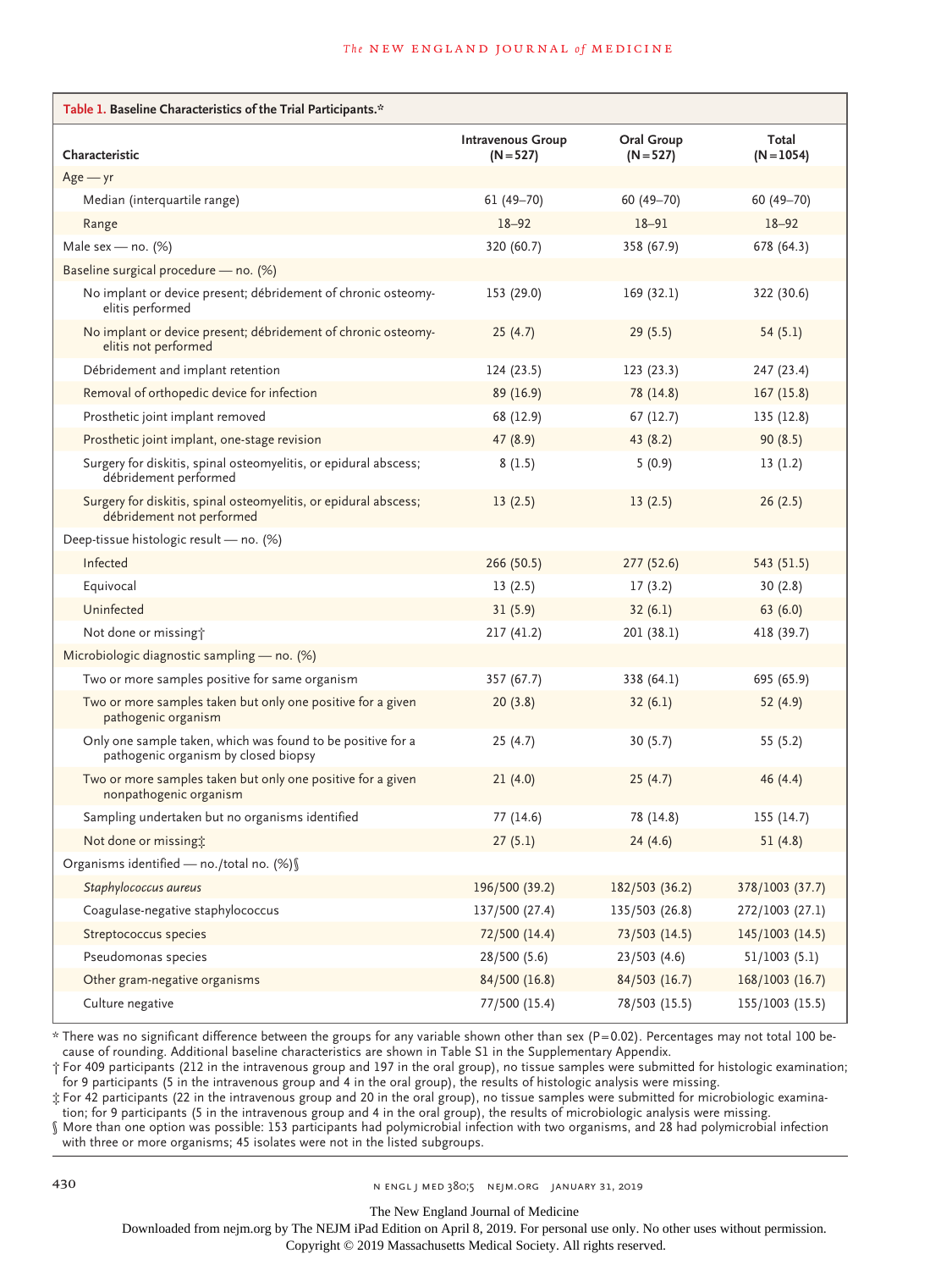**Figure 2. Route and Duration of Antibiotic Therapy.** Panel A shows the percentage of participants receiving intravenous antibiotics from the start of the treatment episode (i.e., the date of definitive surgery or, if surgery was not performed, the start of planned curative antibiotic therapy) through day 60. Participants who had been randomly assigned to receive oral therapy and received intravenous therapy were doing so because they were prescribed intravenous antibiotics for up to 5 days for an intercurrent infection unrelated to the incident orthopedic infection (permitted by the protocol); were unable or unwilling to take oral therapy for any reason (secondary end point); were, subsequent to randomization, considered to have no suitable oral options for antibiotic therapy on the basis of emerging susceptibility results (secondary end point); or had had a potential treatment failure (primary end point). Most participants who had been randomly assigned to receive intravenous therapy but were receiving oral therapy over the same period were doing so because of a failure of intravenous access (secondary end point). Panel B shows the percentage of participants receiving any antibiotic through the final follow-up. The vertical line indicates 6 weeks after the start of treatment (i.e., the end of the intervention period).

as definite treatment failure and 13 of 16 cases (81%) as probable or possible treatment failure. Consensus on the remaining 8 cases was achieved by discussion.

Early discontinuation of the randomly assigned treatment strategy was more common in the intravenous group than in the oral group (99 of 523 participants [18.9%] vs. 67 of 523 [12.8%], P=0.006), as were complications associated with the intravenous catheter (49 of 523 [9.4%] vs. 5 of 523 [1.0%], P<0.001). There was no significant difference in the incidence of *C. difficile*–associated diarrhea (9 of 523 [1.7%] in the intravenous group and 5 of 523 [1.0%] in the oral group,  $P=0.30$ ) or the percentage of participants reporting at least one serious adverse event (146 of 527 [27.7%] in the intravenous group and 138 of 527 (26.2%) in the oral group,  $P=0.58$ ) (Table 2). The median hospital stay was significantly longer in the intravenous group than in the oral group (14 days [interquartile range, 11 to 21] vs. 11 days [interquartile range, 8 to 20], P<0.001) (Fig. S4 in the Supplementary Appendix).

# **Patient-Reported Outcome Measures**

The median EQ-5D-3L score, Oxford Hip Score, and Oxford Knee Score improved over time in both groups. At days 120 and 365, neither the EQ-5D-3L nor the Oxford Hip Score differed significantly between the groups  $(P=0.61$  and



 $P=0.18$ , respectively), but better Oxford Knee Scores were observed in the oral group than in the intravenous group at both time points  $(P=0.01$ and  $P=0.04$ , respectively) (Table S5 in the Supplementary Appendix).

## **Adherence to Treatment**

Morisky scores of 6 or higher (indicating medium or high adherence) at day 42, which we interpret as indicating a limited risk of adherence-related treatment failure, were reported by 75 of the 80 participants (93.8%) in the intravenous group who administered their own medication and by 283 of 323 participants (87.6%) in the oral group

n engl j med 380;5 nejm.org January 31, 2019 431

The New England Journal of Medicine

Downloaded from nejm.org by The NEJM iPad Edition on April 8, 2019. For personal use only. No other uses without permission.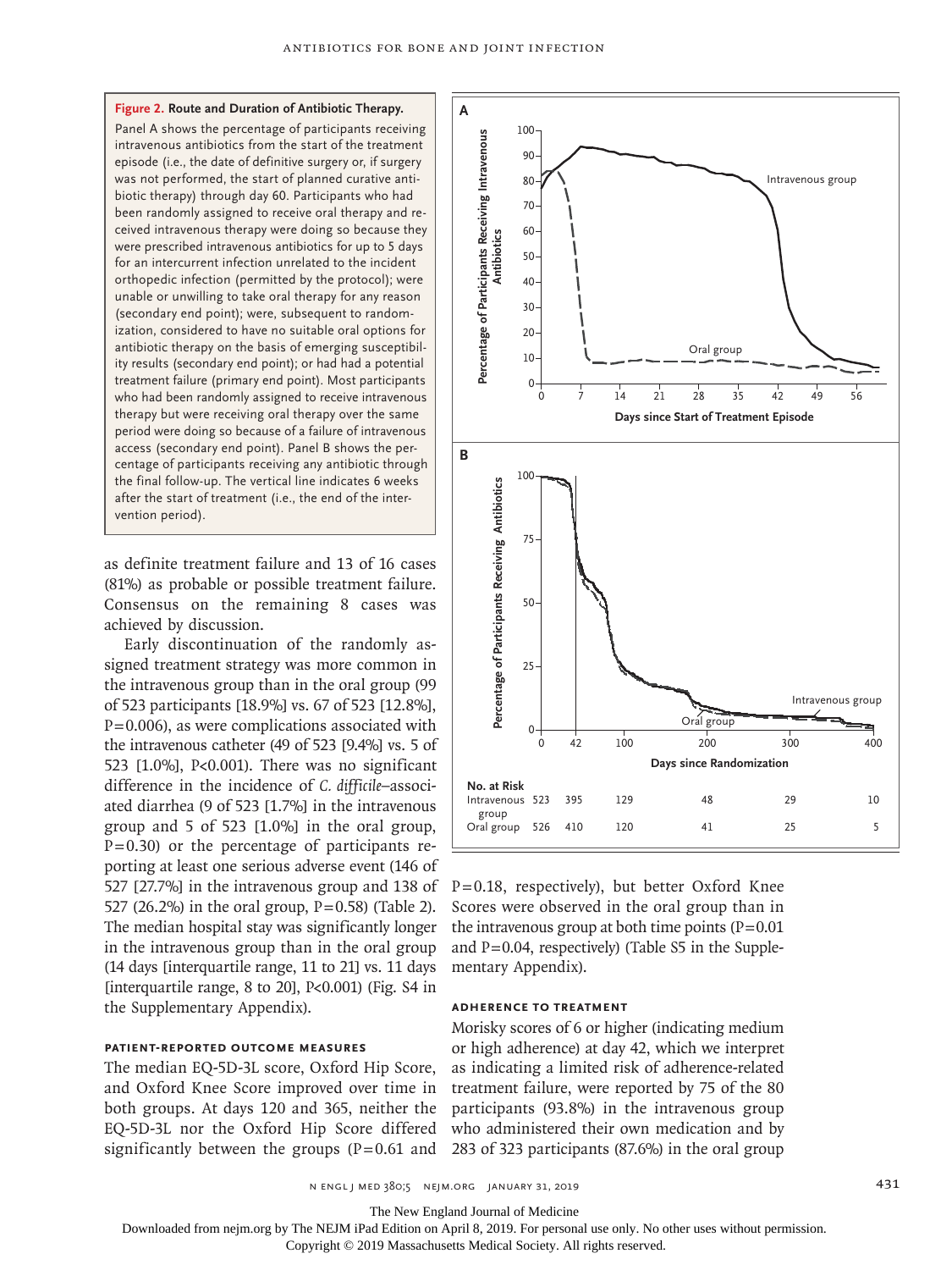

#### **Figure 3. Differences in Risk According to the Analysis Performed.**

The point estimates for the differences in failure rates are shown with 90% (thick lines) and 95% (thin lines) two-sided confidence intervals. The noninferiority margin is indicated by the vertical dashed line. The use of two-sided 90% confidence intervals was prespecified in the trial protocol in accordance with the sample-size calculation. Because two-sided 95% confidence intervals are also now commonly included in noninferiority trials, they are shown here to assess the sensitivity of the results to a change in significance level. In the intentionto-treat population, missing data were imputed with the use of multiple imputation by chained equations. The modified intention-to-treat population included only the participants with complete end-point data. The worst-case sensitivity analysis shows the results based on the worst-case assumption that, for participants with missing data, all participants who were randomly assigned to receive oral therapy and no participants who were randomly assigned to receive intravenous therapy had definitive treatment failures, thus introducing the worst possible bias against the oral strategy.

> (Table S6 in the Supplementary Appendix). Data from the participants in the oral group, whose adherence was monitored by means of a Medication Event Monitoring System, showed higher than 95% dose-by-dose adherence in 56 of 62 participants (90.3%); 154 of 4060 planned doses (3.8%) were not taken (Table S7 in the Supplementary Appendix).

## **Planned Antibiotic Therapy**

The intravenous and oral antibiotic regimens that had originally been planned by the participants' physicians were documented before randomization for 917 and 945 participants, respectively. The most frequently planned intravenous antibiotics were glycopeptides (380 of 917 participants [41.4%]) and cephalosporins (345 of 917 [37.6%]) (Table S8 in the Supplementary Appendix). The most frequently planned oral antibiotics (excluding rifampin) were quinolones (414 of 945 participants [43.8%]) and combination oral therapy (133 of 945 [14.1%]) (Table S9 in the Supplementary Appendix). Outcomes did not vary significantly between the groups according to the intended intravenous or oral antibiotic agent  $(P=0.42)$ and  $P=0.80$ , respectively, for heterogeneity) (Fig. S2 in the Supplementary Appendix). The actual antibiotics prescribed (excluding rifampin), defined by use for at least 7 days during the initial 6-week treatment period, were most commonly glycopeptides (214 of 521 participants [41.1%])

and cephalosporins (173 of 521 [33.2%]) in the intravenous group and quinolones (191 of 523 [36.5%]) and combination therapy (87 of 523 [16.6%]) in the oral group (Table S10 in the Supplementary Appendix).

The intended use of adjunctive oral rifampin was analyzed separately; it was included with planned intravenous therapy for 142 of 917 participants (15.5%) and with planned oral therapy in 487 of 945 participants (51.5%). Outcomes did not vary significantly according to intended use of rifampin  $(P=0.22$  for heterogeneity) (Fig. S2 in the Supplementary Appendix). The addition of adjunctive rifampin was permitted at any time after randomization; 120 of 523 participants (22.9%) in the intravenous group and 165 of 526 participants (31.4%) in the oral group received rifampin for at least 6 weeks between randomization and final follow-up (Table S11 in the Supplementary Appendix).

## Discussion

In this trial, with regard to treatment failure assessed at 1 year, oral antibiotic therapy was noninferior to intravenous antibiotic therapy when used during the first 6 weeks of treatment for bone and joint infection; our results thereby challenge a widely accepted standard of care.<sup>4,15,16</sup> Subgroup analyses did not identify significant heterogeneity, irrespective of baseline surgical

The New England Journal of Medicine

Downloaded from nejm.org by The NEJM iPad Edition on April 8, 2019. For personal use only. No other uses without permission.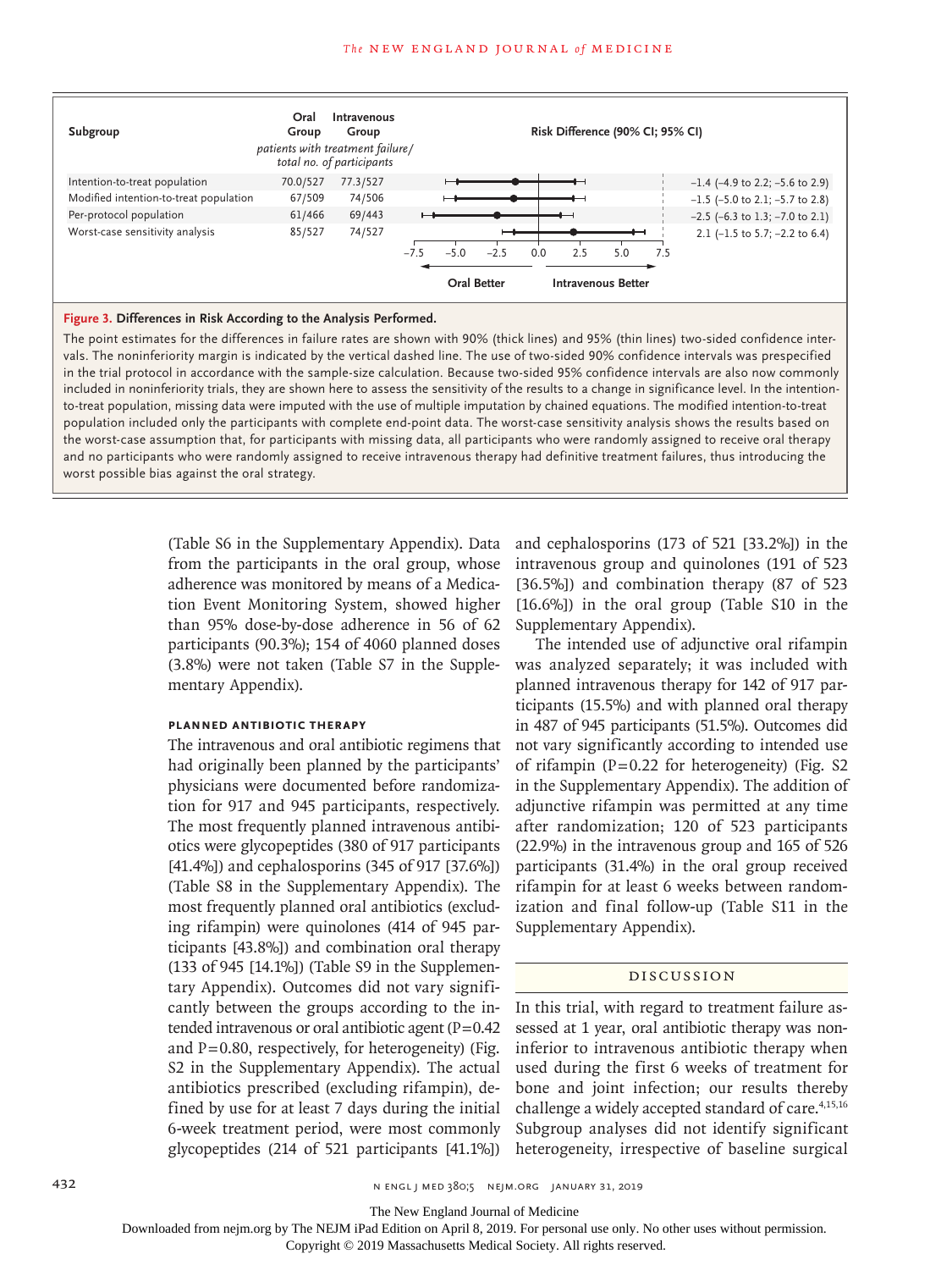| Table 2. Serious Adverse Events and Secondary End Points.                        |                                         |                           |                       |
|----------------------------------------------------------------------------------|-----------------------------------------|---------------------------|-----------------------|
| <b>Event or End Point</b>                                                        | <b>Intravenous Group</b><br>$(N = 527)$ | Oral Group<br>$(N = 527)$ | Total<br>$(N = 1054)$ |
| Participants with at least one serious adverse event - no. (%)*                  | 146(27.7)                               | 138 (26.2)                | 284 (26.9)            |
| Classification of serious adverse events - no. of events/total no. (%) $\dagger$ |                                         |                           |                       |
| Related to operative site:                                                       | 46/220 (20.9)                           | 69/224 (30.8)             | 115/444 (25.9)        |
| Antibiotic-related\                                                              | 30/220 (13.6)                           | 15/224(6.7)               | 45/444 (10.1)         |
| Frailty-related¶                                                                 | 10/220(4.5)                             | 5/224(2.2)                | 15/444(3.4)           |
| Neurologic                                                                       | 4/220(1.8)                              | 10/224(4.5)               | 14/444(3.2)           |
| Cardiovascular                                                                   | 26/220 (11.8)                           | 29/224 (12.9)             | 55/444 (12.4)         |
| Respiratory                                                                      | 14/220 (6.4)                            | 21/224(9.4)               | 35/444(7.9)           |
| Gastrointestinal                                                                 | 21/220(9.5)                             | 13/224(5.8)               | 34/444(7.7)           |
| Renal                                                                            | 2/220(0.9)                              | 8/224(3.6)                | 10/444(2.3)           |
| Diabetic                                                                         | 7/220(3.2)                              | 10/224(4.5)               | 17/444(3.8)           |
| Genitourinary                                                                    | 9/220(4.1)                              | 4/224(1.8)                | 13/444(2.9)           |
| Neoplastic                                                                       | 4/220(1.8)                              | 6/224(2.7)                | 10/444(2.3)           |
| Musculoskeletal, not related to original site                                    | 17/220(7.7)                             | 21/224(9.4)               | 38/444(8.6)           |
| Skin and soft tissue, not related to original site                               | 10/220(4.5)                             | 7/224(3.1)                | 17/444(3.8)           |
| Other events                                                                     | 3/220(1.4)                              | 0/224                     | 3/444(0.7)            |
| Deaths from any cause**                                                          | 17/220(7.7)                             | 6/224(2.7)                | 23/444(5.2)           |
| Serious adverse events occurring during first 6 wk of therapy                    | 76/220 (34.5)                           | 77/224 (34.4)             | 153/444 (34.5)        |
| Secondary end points - no. of participants/total no. (%) ii                      |                                         |                           |                       |
| Intravenous catheter complications;                                              | 49/523 (9.4)                            | 5/523(1.0)                | 54/1046 (5.2)         |
| Episode of C. difficile-associated diarrhea SS                                   | 9/523(1.7)                              | 5/523(1.0)                | $14/1046$ (1.3)       |
| Early discontinuation of randomly assigned treatment strategy¶¶                  | 99/523 (18.9)                           | 67/523 (12.8)             | 166/1046 (15.9)       |

\* Shown are participants reporting at least one serious adverse event unrelated to intravenous catheter complications, *C. difficile*–associated diarrhea, or early discontinuation of the randomly assigned treatment strategy ( $P=0.58$ ).

† A total of 444 serious adverse events (unrelated to catheter complications, *C. difficile*–associated diarrhea, or early discontinuation of the randomly assigned treatment strategy) were reported among 284 participants.

‡ This category includes prolongation of hospital stay or readmission for symptom control, wound management, mobility, skin and soft tissue infection, dislocation, or a recurrent primary end-point event.

The antibiotic-related events listed here met the definition of a serious adverse event and were attributed by the responsible infection specialist to antibiotic therapy (rather than to unrelated coexisting conditions). They included acute kidney injury (5 events), allergic reactions requiring immediate intervention (5), confusion (5), drug-induced fever (6), severe gastrointestinal symptoms (8), severe skin reactions (including suspected Stephens–Johnson syndrome) (7), eosinophilic pneumonitis (2), neutropenia or thrombocytopenia (4), tendonitis (1), hepatitis (1), and cardiac arrhythmia (1).

¶ Frailty-related severe adverse events included slips, trips, or falls in elderly participants or readmission as a result of an inability to live at home (e.g., because of problems with mobility, safety, or cognitive impairment).

‖ Other events in the intravenous group included foreign body in eye, acute Epstein–Barr virus infection, alcohol withdrawal, and opiate overdose.  $\stackrel{\text{\tiny{4}}{\times}}{\times}$  There were 3 deaths within 30 days after randomization, all in the intravenous group; 1 each was attributed to pneumonia, sepsis secondary to infected leg ulcers, and *C. difficile*–associated toxic megacolon. Of the remaining 20 deaths, 7 (5 in the intravenous group and 2 in the oral group) were attributed to cardiovascular disease, 5 (4 in the intravenous group and 1 in the oral group) to pneumonia, 4 (3 in the intravenous group and 1 in the oral group) to underlying neoplasia, and 1 (in the intravenous group) to spontaneous bacterial peritonitis. The cause of death in 3 patients (1 in the intravenous group and 2 in the oral group) was not reported.

†† Intravenous catheter complications, *C. difficile*–associated diarrhea, and early discontinuation of the randomly assigned treatment strategy were secondary end points and were not classified as serious adverse events for the purposes of this analysis. In 8 cases (4 in each group), no data were submitted. In 3 cases (2 in the intravenous group and 1 in the oral group), data were carried forward after censoring.

‡‡ Intravenous catheter complications included mechanical failure (24 of 49 participants in the intravenous group, 3 of 5 in the oral group), thrombosis or thrombophlebitis (13 of 49 in the intravenous group, 1 of 5 in the oral group), and catheter-related infection (12 of 49 in the intravenous group, 1 of 5 in the oral group). In the intravenous group, catheter complications resulted in removal of the catheter in 42 of 49 participants in the intravenous group and in 4 of 5 participants in the oral group. Overall P<0.001 for the between-group comparison. Four patients who were randomly assigned to the oral group had a catheter complication after having been switched to intravenous therapy after meeting an end point; 1 patient who was randomly assigned to the oral group had a catheter complication arising from an unrelated clinical episode several months after the initial 6-week follow-up period.

§§ The between-group difference in the risk of *C. difficile*–associated diarrhea was −0.8 percentage points (95% confidence interval, −2.2 to 0.6;  $P = 0.30$  by Fisher's exact test).

¶¶ Reasons for early discontinuation of the randomly assigned treatment strategy included difficulties with intravenous access or administration (41 of 99 participants in the intravenous group and 0 of 67 in the oral group), antibiotic adverse effects (26 of 99 in the intravenous group and 23 of 67 in the oral group), patient preference (19 of 99 in the intravenous group and 5 of 67 in the oral group), intercurrent illness (2 of 99 in the intravenous group and 8 of 67 in the oral group), possible or probable recurrence (1 of 99 in the intravenous group and 15 of 67 in the oral group), good clinical response (1 of 99 in the intravenous group and 0 of 67 in the oral group), and other reasons (9 of 99 in the intravenous group and 15 of 67 in the oral group). The reason was not available for 0 of 99 in the intravenous group and 1 of 67 in the oral group. Overall  $P=0.006$  for the between-group comparison, by Pearson's chi-square test.

n engl j med 380;5 nejm.org January 31, 2019 433

The New England Journal of Medicine

Downloaded from nejm.org by The NEJM iPad Edition on April 8, 2019. For personal use only. No other uses without permission.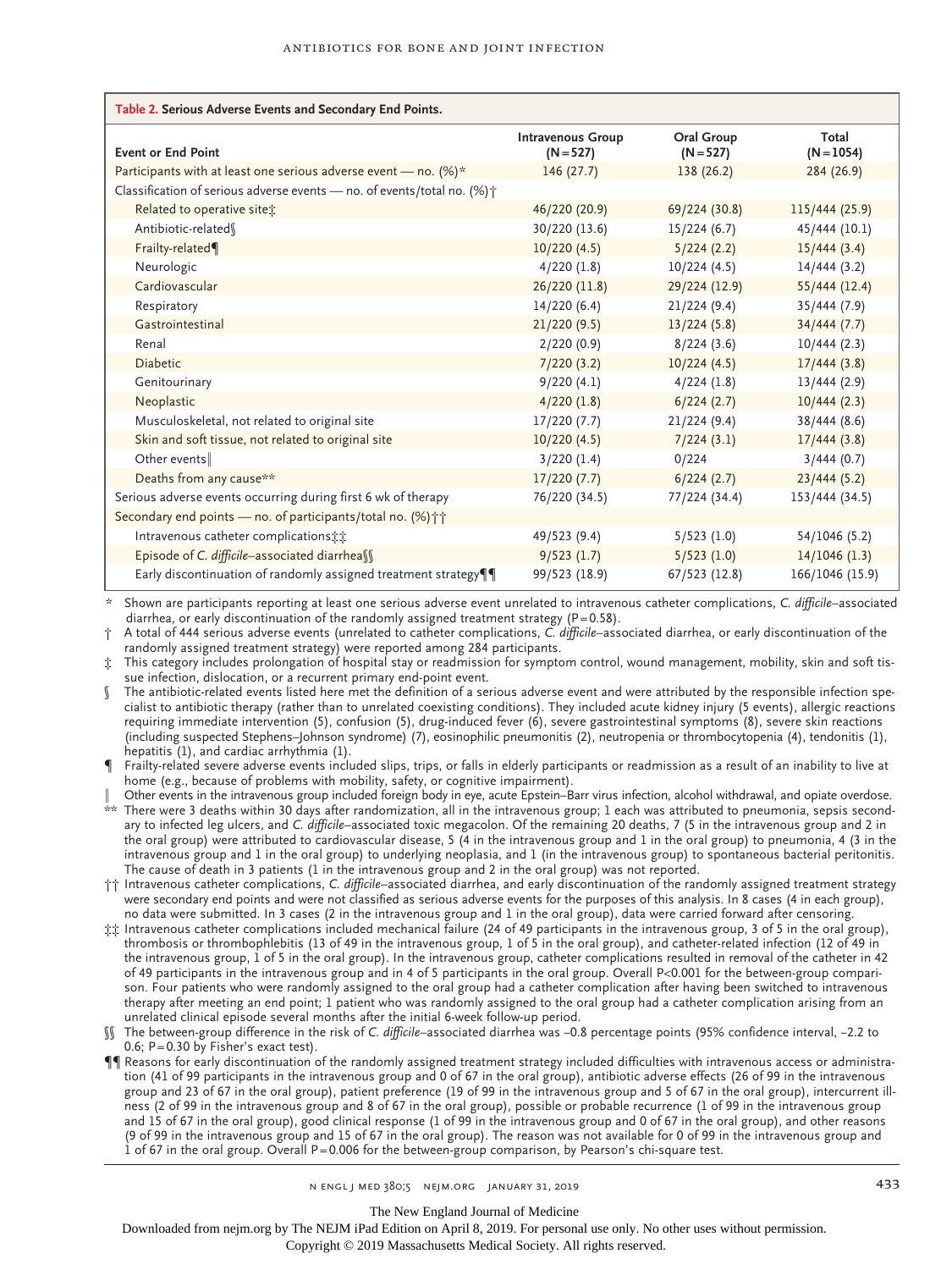procedure, retention of metalware, pathogen, or intended antibiotics at randomization. Oral therapy was associated with shorter hospital stays and fewer complications than intravenous therapy. Oral therapy may not be appropriate for some patients (e.g., those with poor enteral absorption) and pathogens (e.g., those with resistance to oral agents).

The participants in this trial represented the broader patient population, as indicated by the choice of antibiotics<sup>9</sup> and the pathogens identified.17,18 Most participants followed their randomly assigned treatment strategy, and trial retention was high, indicating that the trial design and interventions were generally acceptable. Adherence to oral medication was good; the investigators provided advice regarding adherence but did not use trial-specific adherence tools such as text reminders.

Our trial had some limitations. It was necessarily open label; it would have been impractical to produce matched placebo for each antibiotic that might have been prescribed and would have been unethical to expose participants in the oral group to the risks associated with intravenous administration of placebo for 6 weeks. Objective end-point criteria and an end-point committee with members who were unaware of the treatment-group assignments minimized potential bias due to the open-label design.

We were concerned that participants in the oral group might be prescribed longer follow-on courses of antibiotics than the participants in the intravenous group. In fact, the total treatment duration did not differ between the groups (Fig. 2B). Participants in the intravenous group probably had more frequent health care assessments than did those in the oral group, but treatment failure was not identified earlier in the intravenous group (Fig. S3 in the Supplementary Appendix), which suggests that there was no clinically important variation in postrandomization surveillance.

In this trial, we did not seek to compare specific antibiotic agents or to stipulate which agents should be used. We relied on the expertise of the consulting infectious-disease specialist to select and adjust antibiotic regimens, taking into account factors such as susceptibilities, risk of the emergence of resistance, bioavailability, tissue penetration, side effects, coexisting conditions, and drug interactions. This strategy carries a risk that, in some cases, the preferred antibiotic as defined by in vitro testing may not have been prescribed, but this risk would have been mitigated by the oversight of an accredited specialist in infectious diseases selecting the appropriate therapy for individual participants, consistent with real-world practice.

Rifampin, which is considered by many to be an important agent in the treatment of certain biofilm-associated infections, was more commonly planned as treatment in early antibiotic regimens in the oral group than in the intravenous group, although a subgroup analysis showed no significant effect of planned use on outcome. Actual rifampin use at any time during treatment varied less between the groups than planned use, which suggests that the timing of adjunctive rifampin treatment was influenced by the randomly assigned treatment strategy.

This trial was deliberately inclusive: there was no selection according to infecting organism, surgical procedure, or anatomic site. Although the resulting trial population was heterogeneous, the advantages of generalizability outweigh the disadvantages of heterogeneity. A more selective recruitment strategy, such as inclusion of only primary arthroplasty infections with *Staphylococcus aureus*, would have made the trial prohibitively long and would have limited the utility of the results. The trial hypothesis was based on the pharmacokinetic principle that appropriately selected oral agents provide adequate antibiotic concentrations at the site of infection. This principle is unlikely to have been differentially affected by, for example, the anatomic site, presence of metalwork, or extent of surgical débridement. However, selection of the appropriate oral agents necessarily relied on a clear understanding of the relevant pharmacologic variables and close liaison between surgical and infectious-disease specialists.

Causal attribution of serious adverse events related to antibiotics was determined by the responsible infectious-disease specialist. Given that these were necessarily based on subjective assessments, they may have been liable to potential biases of unknown effect. Because the participants in the trial were followed up for only 1 year, we cannot rule out the possibility that the risk of later treatment failure, which is known to oc-

434 **n engl j med 380;5 nejm.org January 31, 2019** 

The New England Journal of Medicine

Downloaded from nejm.org by The NEJM iPad Edition on April 8, 2019. For personal use only. No other uses without permission.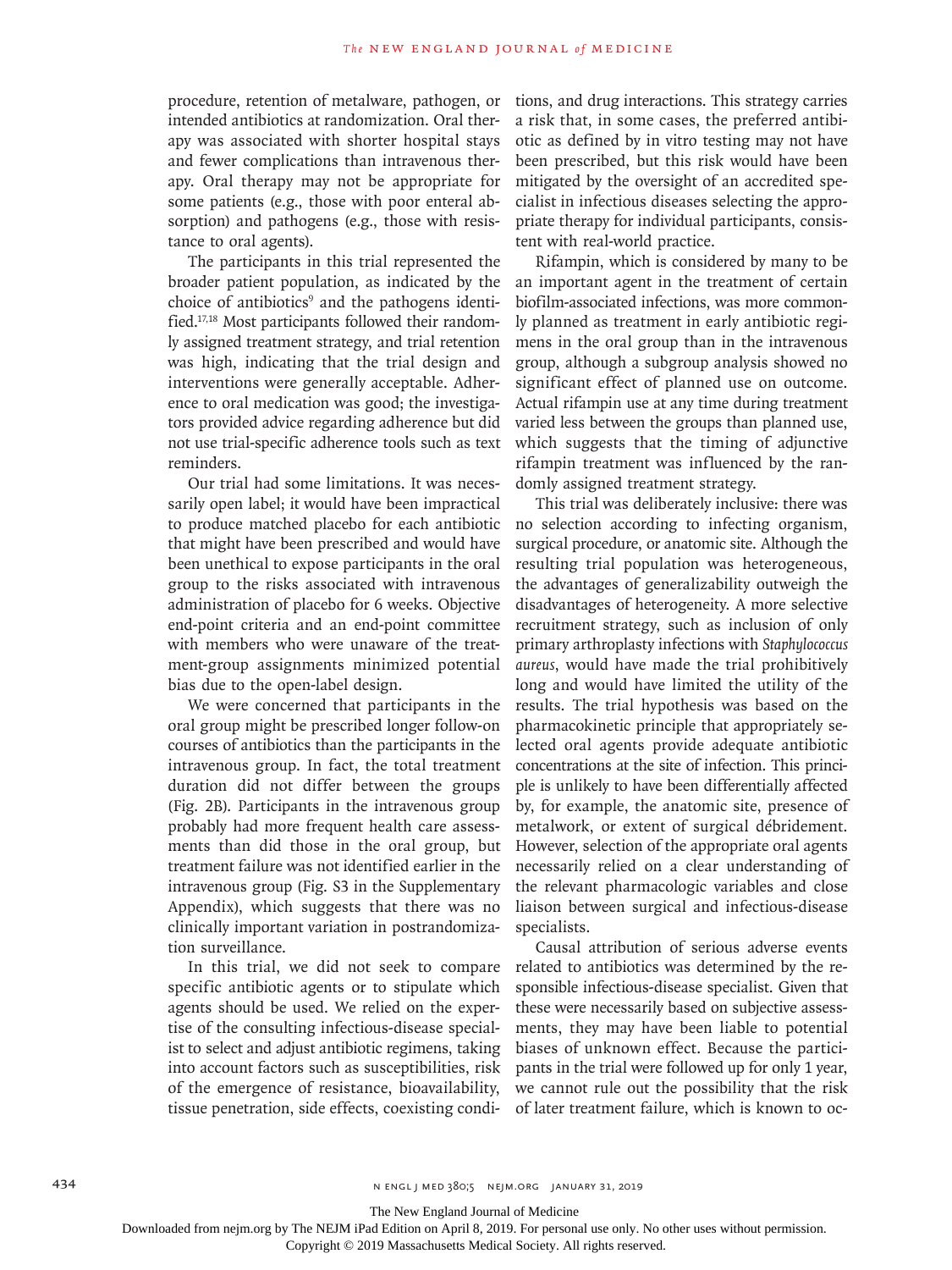cur with osteomyelitis, may differ between the NIHR Imperial College Biomedical Research Centre (to Dr. trial groups.

We found that appropriately selected oral antibiotic therapy was noninferior to intravenous therapy when used during the first 6 weeks in the management of bone and joint infection, as assessed by treatment failure within 1 year. Oral antibiotic therapy was associated with a shorter length of hospital stay and with fewer complications than intravenous therapy.

The views expressed in this publication are those of the authors and not necessarily those of the National Health Service (NHS), the National Institute for Health Research (NIHR), or the U.K. Department of Health.

Supported by the National Institute for Health Research Health Technology Assessment program (project number 11/36/29), the Cooke), and the NIHR Oxford Biomedical Research Centre (to Drs. Walker, M. Scarborough, and Bejon).

Disclosure forms provided by the authors are available with the full text of this article at NEJM.org.

We thank the participants for their participation; the staff of the Nuffield Department of Orthopaedics, Rheumatology and Musculoskeletal Sciences for coordinating the trial through the Surgical Interventions Trials Unit; the staff of the Oxford University Hospitals NHS Foundation Trust; Neil French, Martin Llewelyn, and Colette Smith for their contributions as members of the data and safety monitoring committee; Ben Lipsky, Harriet Hughes, and Deepa Bose for their role as members of the end-point review committee; David Beard and Patrick Julier for their support through the clinical trials unit; Jennifer A. de Beyer for English language editing of the final submitted manuscript; all members of the infectious diseases and orthopedic departments at Oxford University Hospitals NHS Foundation Trust for their support; the members of the U.K. Clinical Infection Research Group; and the research nurses and investigators across the 26 contributing sites.

#### **Appendix**

The authors' full names and academic degrees are as follows: Ho-Kwong Li, M.R.C.P., Ines Rombach, D.Phil., Rhea Zambellas, M.Sc., A. Sarah Walker, Ph.D., Martin A. McNally, F.R.C.S.(Orth.), Bridget L. Atkins, F.R.C.P., Benjamin A. Lipsky, M.D., Harriet C. Hughes, M.A.(Cantab.), Deepa Bose, F.R.C.S., Michelle Kümin, Ph.D., Claire Scarborough, M.R.C.P., Philippa C. Matthews, D.Phil., Andrew J. Brent, Ph.D., Jose Lomas, M.D., Roger Gundle, D.Phil., Mark Rogers, F.R.C.S., Adrian Taylor, F.R.C.S., Brian Angus, F.R.C.P., Ivor Byren, F.R.C.P., Anthony R. Berendt, F.R.C.P., Simon Warren, F.R.C.P., Fiona E. Fitzgerald, R.N., Damien J.F. Mack, F.R.C.Path., Susan Hopkins, F.R.C.P., Jonathan Folb, Ph.D., Helen E. Reynolds, R.N., Elinor Moore, F.R.C.P., Jocelyn Marshall, R.N., Neil Jenkins, Ph.D., Christopher E. Moran, Ph.D., Andrew F. Woodhouse, F.R.C.A.P., Samantha Stafford, R.N., R. Andrew Seaton, M.D., Claire Vallance, B.N., Carolyn J. Hemsley, Ph.D., Karen Bisnauthsing, M.Sc., Jonathan A.T. Sandoe, Ph.D., Ila Aggarwal, F.R.C.Path., Simon C. Ellis, M.R.C.P., Deborah J. Bunn, R.N., Rebecca K. Sutherland, F.R.C.P., Gavin Barlow, F.R.C.P., Cushla Cooper, M.Sc., Claudia Geue, Ph.D., Nicola McMeekin, M.Sc., Andrew H. Briggs, D.Phil., Parham Sendi, M.D., Elham Khatamzas, Ph.D., Tri Wangrangsimakul, F.R.C.Path., T.H. Nicholas Wong, F.R.C.Path., Lucinda K. Barrett, Ph.D., Abtin Alvand, D.Phil., C. Fraser Old, Ph.D., Jennifer Bostock, M.A., John Paul, M.D., Graham Cooke, F.R.C.P., Guy E. Thwaites, F.R.C.P., Philip Bejon, Ph.D., and Matthew Scarborough, Ph.D.

The authors' affiliations are as follows: Oxford University Hospitals NHS Foundation Trust (H.-K.L., M.A.M., B.L.A., P.C.M., A.J.B., J.L., R.G., M.R., A.T., B.A., I.B., A.R.B., E.K., T.W., T.H.N.W., L.K.B., A.A., P.B., M.S.) and the Nuffield Departments of Orthopaedics, Rheumatology and Musculoskeletal Science (I.R., R.Z., C.C., A.A.) and Medicine (M.K., C.S., P.C.M., A.J.B., B.A., G.E.T., P.B., M.S.) and the Division of Medical Sciences (B.A.L.), University of Oxford, Oxford, the Division of Infectious Diseases, Imperial College London (H.-K.L., G.C.), Medical Research Council Clinical Trials Unit, University College London (A.S.W.), Royal Free London NHS Foundation Trust (S.W., D.J.F.M., S.H.), Guy's and St. Thomas' NHS Foundation Trust (C.J.H., K.B.), and Public Health England (J.P.), London, University Hospital of Wales, Cardiff (H.C.H.), University Hospital Birmingham NHS Foundation Trust (D.B.) and Heart of England NHS Foundation Trust (N.J., C.E.M., A.F.W., S.S.), Birmingham, Royal National Orthopaedic Hospital NHS Trust, Stanmore (S.W., F.E.F., D.J.F.M.), Royal Liverpool and Broadgreen University Hospitals NHS Trust, Liverpool (J.F., H.E.R.), Cambridge University Hospitals NHS Foundation Trust, Cambridge (E.M., J.M.), Queen Elizabeth University Hospital, NHS Greater Glasgow and Clyde (R.A.S., C.V.), and Health Economics and Health Technology Assessment, University of Glasgow (C.G., N.M., A.H.B.), Glasgow, Leeds Teaching Hospital NHS Trust, University of Leeds, Leeds (J.A.T.S.), Ninewells Hospital, NHS Tayside, Dundee (I.A.), Northumbria Healthcare NHS Foundation Trust, Northumberland (S.C.E., D.J.B.), Western General Hospital, NHS Lothian, Edinburgh (R.K.S.), and Hull and East Yorkshire Hospitals NHS Trust, Hull (G.B.) — all in the United Kingdom; University of Bern, Bern, Switzerland (P.S.); Oxford University Clinical Research Unit, Wellcome Trust, Ho Chi Minh City, Vietnam (G.E.T.); and Kenya Medical Research Institute (KEMRI)–Wellcome Trust Research Programme, Kilifi, Kenya (P.B.). C.F.O. and J.B. are patient representatives and do not have an institutional affiliation.

#### **References**

**1.** Lew DP, Waldvogel FA. Osteomyelitis. Lancet 2004;364:369-79.

**2.** Zimmerli W, Ochsner PE. Management of infection associated with prosthetic joints. Infection 2003;31:99-108.

**3.** Li HK, Agweyu A, English M, Bejon P. An unsupported preference for intravenous antibiotics. PLoS Med 2015;12(5): e1001825.

**4.** Waldvogel FA, Medoff G, Swartz MN. Osteomyelitis: a review of clinical features, therapeutic considerations and unusual aspects. N Engl J Med 1970;282: 198-206.

**5.** Spellberg B, Lipsky BA. Systemic antibiotic therapy for chronic osteomyelitis in adults. Clin Infect Dis 2012;54:393-407.

**6.** Rangel SJ, Anderson BR, Srivastava R, et al. Intravenous versus oral antibiotics for the prevention of treatment failure in children with complicated appendicitis: has the abandonment of peripherally inserted catheters been justified? Ann Surg 2017;266:361-8.

**7.** Conterno LO, Turchi MD. Antibiotics for treating chronic osteomyelitis in adults. Cochrane Database Syst Rev 2013;9: CD004439.

**8.** Li HK, Scarborough M, Zambellas R, et al. Oral versus intravenous antibiotic treatment for bone and joint infections (OVIVA): study protocol for a randomised controlled trial. Trials 2015;16:583.

**9.** Osmon DR, Berbari EF, Berendt AR, et al. Diagnosis and management of prosthetic joint infection: clinical practice

n engl j med 380;5 nejm.org January 31, 2019 435

The New England Journal of Medicine

Downloaded from nejm.org by The NEJM iPad Edition on April 8, 2019. For personal use only. No other uses without permission.